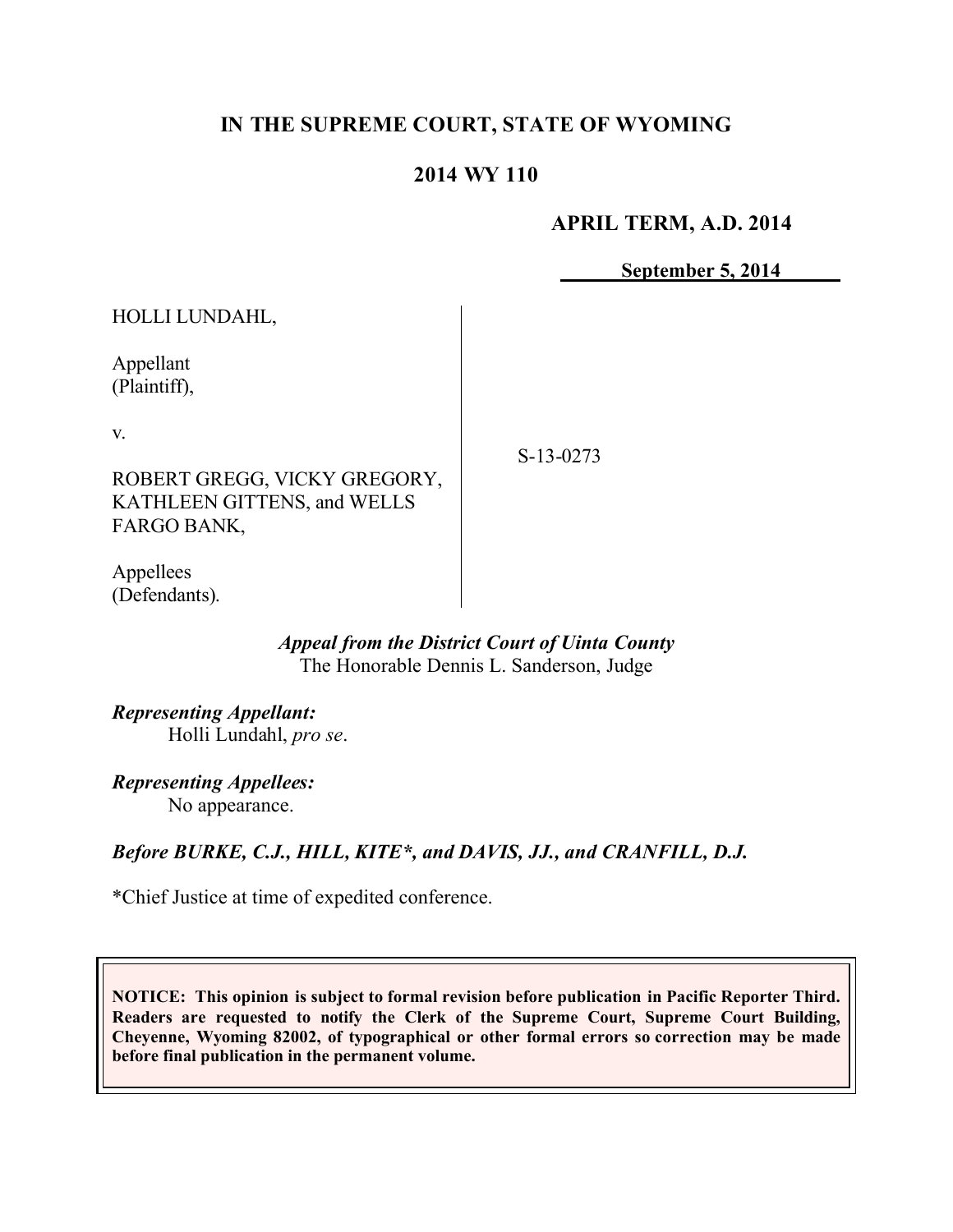## **KITE, Justice.**

[¶1] Holli Lundahl appeals from a district court order dismissing her case for failing to properly serve the defendants within ninety days of filing the complaint. She contends service was proper on three of the defendants and the fourth defendant waived any objection to lack of proper service. She further contends the district court erred in failing to enter a default against the defendants. Finally, she asserts the district judge was biased against her and should have transferred the case to another district court as she requested. We reverse and remand for further proceedings consistent with this opinion.

### **ISSUES**

[¶2] We paraphrase Ms. Lundahl's statements of the issues as follows:

1. Whether Robert Gregg waived any objection to lack of proper service by making a general appearance and moving for dismissal of the claims against him without asserting lack of personal jurisdiction.

2. Whether Vicky Gregory and Kathleen Gittens were properly served as provided in Wyo. Stat. Ann.  $\S$  5-1-107 and W.R.C.P. 4(1)(1).

3. Whether Wells Fargo Bank (Wells Fargo) was properly served as provided in Wyo. Stat. Ann. § 17-28-104(b).

4. Whether the district court erred in denying her request for entry of default against Wells Fargo, Ms. Gittens and Ms. Gregory.

5. Whether the district court erred in declining to transfer the case to another district court.

### **FACTS**

[¶3] Ms. Lundahl filed her complaint against the four defendants on January 25, 2013, in Uinta County, Wyoming. She alleged that they conspired to fabricate a mental incompetency determination in connection with criminal proceedings filed against her in Utah. The clerk of district court issued summonses for each of the defendants the same day the complaint was filed. The record on appeal contains affidavits signed by someone named Helen Nelson stating that she had served copies of the summons and complaint on Ms. Gregory personally and by mail at her residence in Salt Lake City, Utah on March 16, 2013; on Ms. Gittens personally and by mail at her residence and by mail at her place of employment in Logan, Utah on March 14, 2013; on Mr. Gregg by certified mail at an address in Fort Worth, Texas on March 23, 2013; and on Wells Fargo by facsimile at its legal department in Maricopa County, Arizona on March 23, 2013. The affidavits bear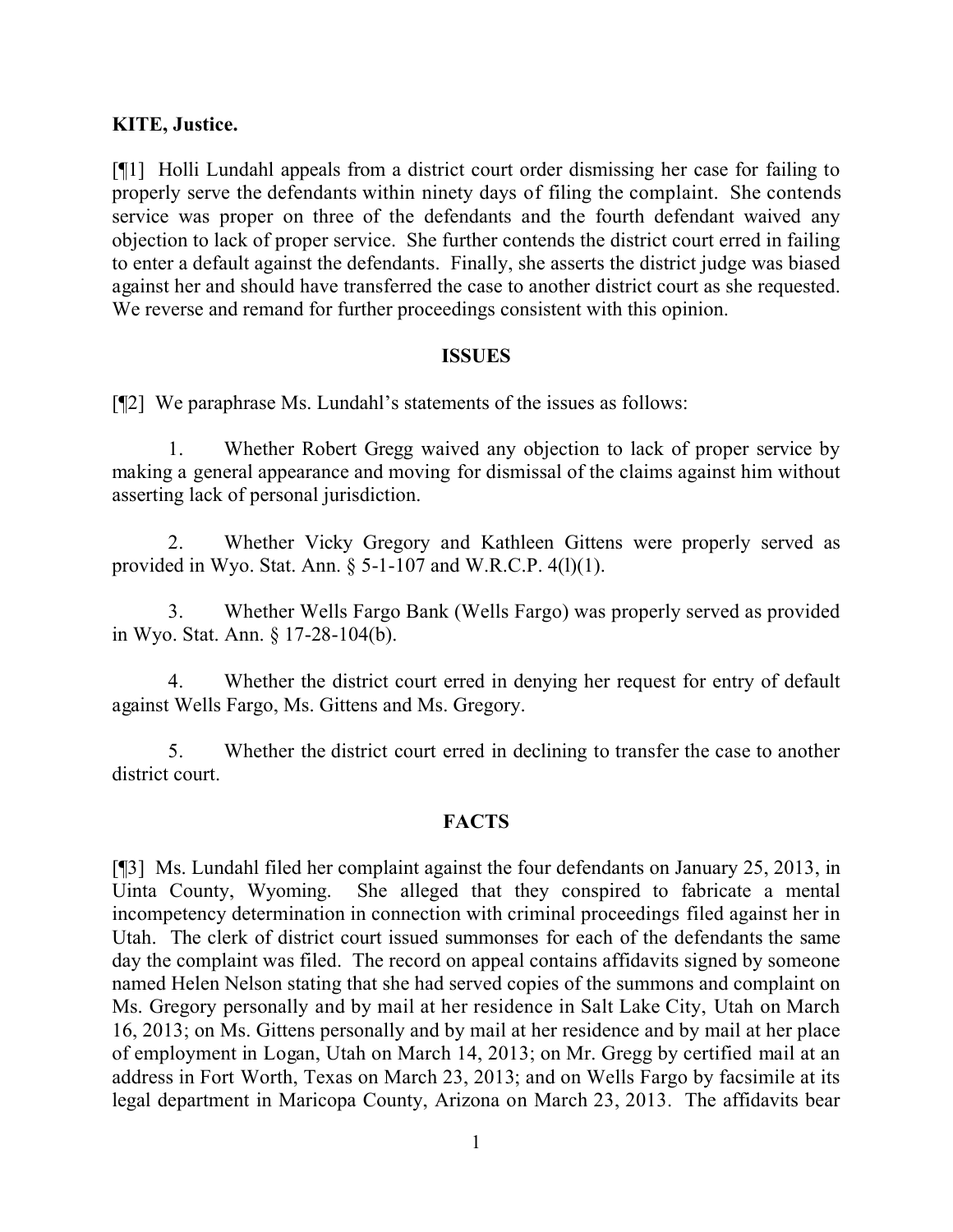the stamp of Utah notary public Steven Rey Fritts; however, they are signed Steven-Ray:Fritts.

[¶4] None of the defendants answered the complaint within thirty days of service as required under W.R.C.P. 12. On August 12, 2013, Ms. Lundahl filed a pleading to which she attached original certified mail return receipts for service on Mr. Gregg and Wells Fargo. In contrast to the affidavits of service filed earlier, the return receipts showed service on Mr. Gregg on March 25, 2013, rather than March 23, 2013, and on Wells Fargo by certified mail rather than facsimile on March 26, 2013, rather than March 23, 2013. In her pleading, Ms. Lundahl stated that the receipts were inadvertently mailed to her rather than the clerk of court as contemplated by W.R.C.P.  $4(1)(2)$ .<sup>1</sup>

[¶5] On August 27, 2013, over five months after the dates the affidavit and return receipt indicated he had been served, Mr. Gregg filed a pro se motion to dismiss the claims against him, asserting no evidence existed that he had harmed Ms. Lundahl. Concluding that Mr. Gregg's statements in his motion meant he was no longer involved in the alleged conspiracy against her, Ms. Lundahl moved to dismiss her claims against him without prejudice. She asked the district court to enter certificates of default against the remaining defendants. The district court declined to enter the certificates and did not rule on Ms. Lundahl's motion to dismiss the claims against Mr. Gregg.

[¶6] In September 2013, Ms. Lundahl filed a motion asking the district court to reconsider its refusal to enter the defaults or, in the alternative, transfer the case to another county "where a fair trial can be had." She subsequently filed a motion to transfer the case to Teton County pursuant to W.R.C.P.  $40.1(a)(1)$ , asserting the Uinta County district judge was prejudiced against her. On November 1, 2013, citing Rule 203(b) of the Uniform Rules for District Courts, the district court entered an order dismissing the complaint on the ground that none of the defendants had been properly served with process and nine months had passed since the complaint was filed.<sup>2</sup> It does not appear from the record that a hearing was conducted prior to the dismissal and the district court's order contains no findings supporting dismissal. Ms. Lundahl appealed from the order of dismissal.

## **STANDARD OF REVIEW**

<sup>&</sup>lt;sup>1</sup> Both return receipts are addressed to Elham Nelson in Meridian, Idaho, not to the clerk of court. The return receipt for service on Mr. Gregg is not marked "Restricted Delivery" as required by Rule 4 and the Wells Fargo return receipt contains a California address, rather than the Arizona address stated on the affidavit of service.

 $2$  Rule 203(b) provides: "Cases on file for 90 days without service on the defendant will be dismissed by the court. Upon application to the court before the expiration of 90 days, and showing good cause, the time may be extended."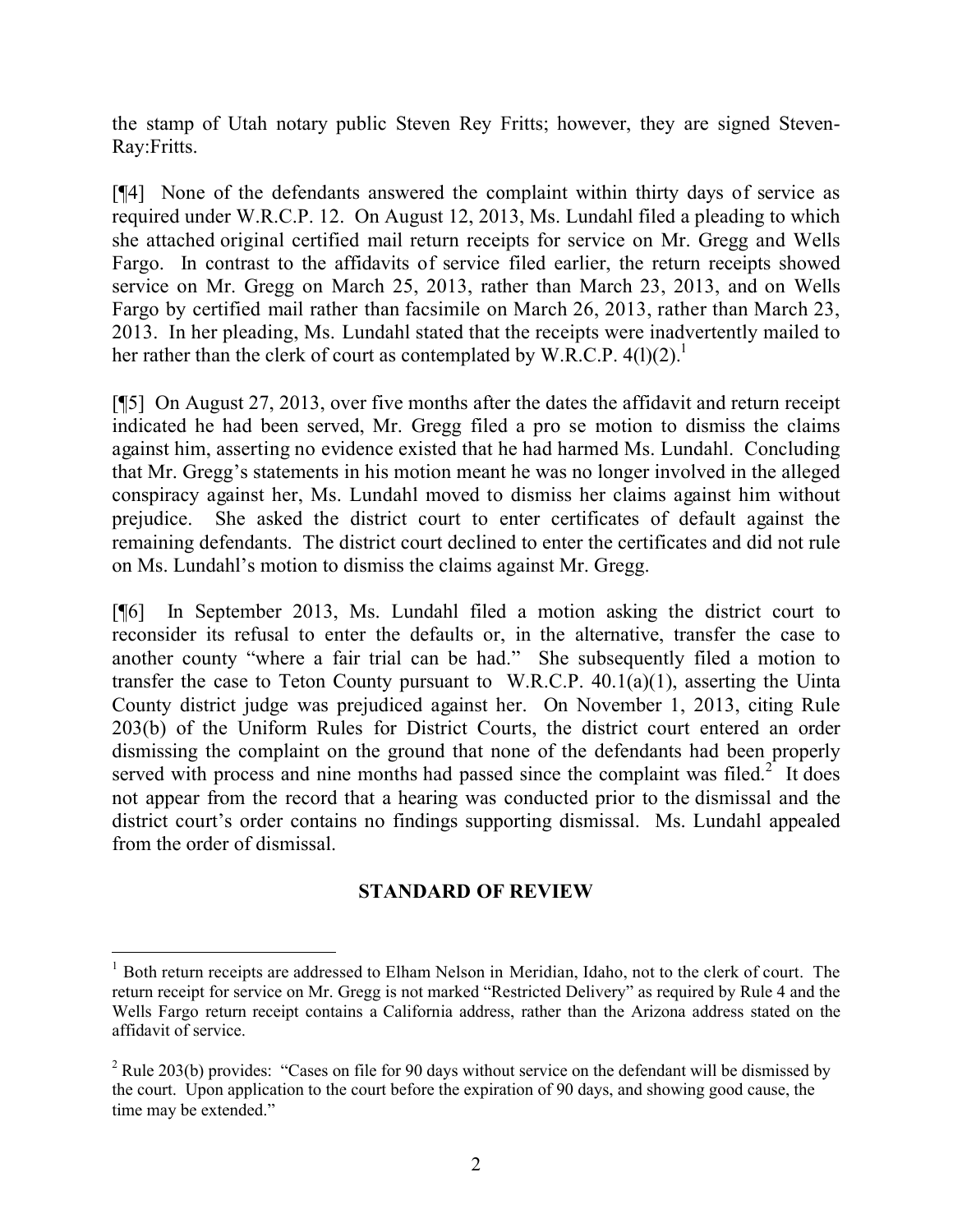[¶7] Proper service of process is necessary to acquire personal jurisdiction over a defendant under the due process provisions of both the federal and state constitutions. *Gookin v. State Farm Fire and Cas. Ins. Co*., 826 P.2d 229, 232 (Wyo. 1992), citing Wyo. Const. art. 1, § 6; U.S. Const. amend. XIV, § 1. We review factual determinations relating to service of process by accepting the evidence of the prevailing party as true and giving that party the benefit of all favorable inferences that can fairly be drawn from the evidence while disregarding conflicting evidence. *Rosty v. Skaj*, 2012 WY 28, ¶ 22, 272 P.3d 947, 955 (Wyo. 2012). Where the facts of service are not in dispute, the issue of adequate service of process is a matter of law and is reviewed *de novo*. *Id*. We likewise review a district court's application of court rules *de novo*. *Tafoya v. Tafoya*, 2013 WY 121, ¶ 7, 309 P.3d 1236, 1238 (Wyo. 2013).

### **DISCUSSION**

#### *1. Service of Process.*

[¶8] The federal constitution restrains state court actions against non-resident defendants. *Gookin*, 826 P.2d at 232.

> The Due Process Clause of the Fourteenth Amendment operates as a limitation on the jurisdiction of state courts to enter judgments affecting rights or interests of nonresident defendants. It has long been the rule that a valid judgment imposing a personal obligation or duty in favor of the plaintiff may be entered only by a court having jurisdiction over the person of the defendant. The existence of personal jurisdiction, in turn, depends upon the presence of reasonable notice to the defendant that an action has been brought, and a sufficient connection between the defendant and the forum State to make it fair to require defense of the action in the forum. (internal citations omitted).

*Id*., quoting *Kulko v. Superior Court of California In and For City and County of San Francisco*, 436 U.S. 84, 91, 98 S. Ct. 1690, 1696, 56 L. Ed. 2d 132, reh'g denied 438 U.S. 908, 98 S. Ct. 3127, 57 L. Ed. 2d 1150 (1978).

[¶9] A court does not acquire personal jurisdiction over a party that has not been properly served. *Rosty,* ¶ 22, 272 P.3d at 955.

> A summons is "the means of compelling a defendant to subject his person to the jurisdiction of the court from which the summons issues." Strict compliance with the requirements of service of process is mandatory. Any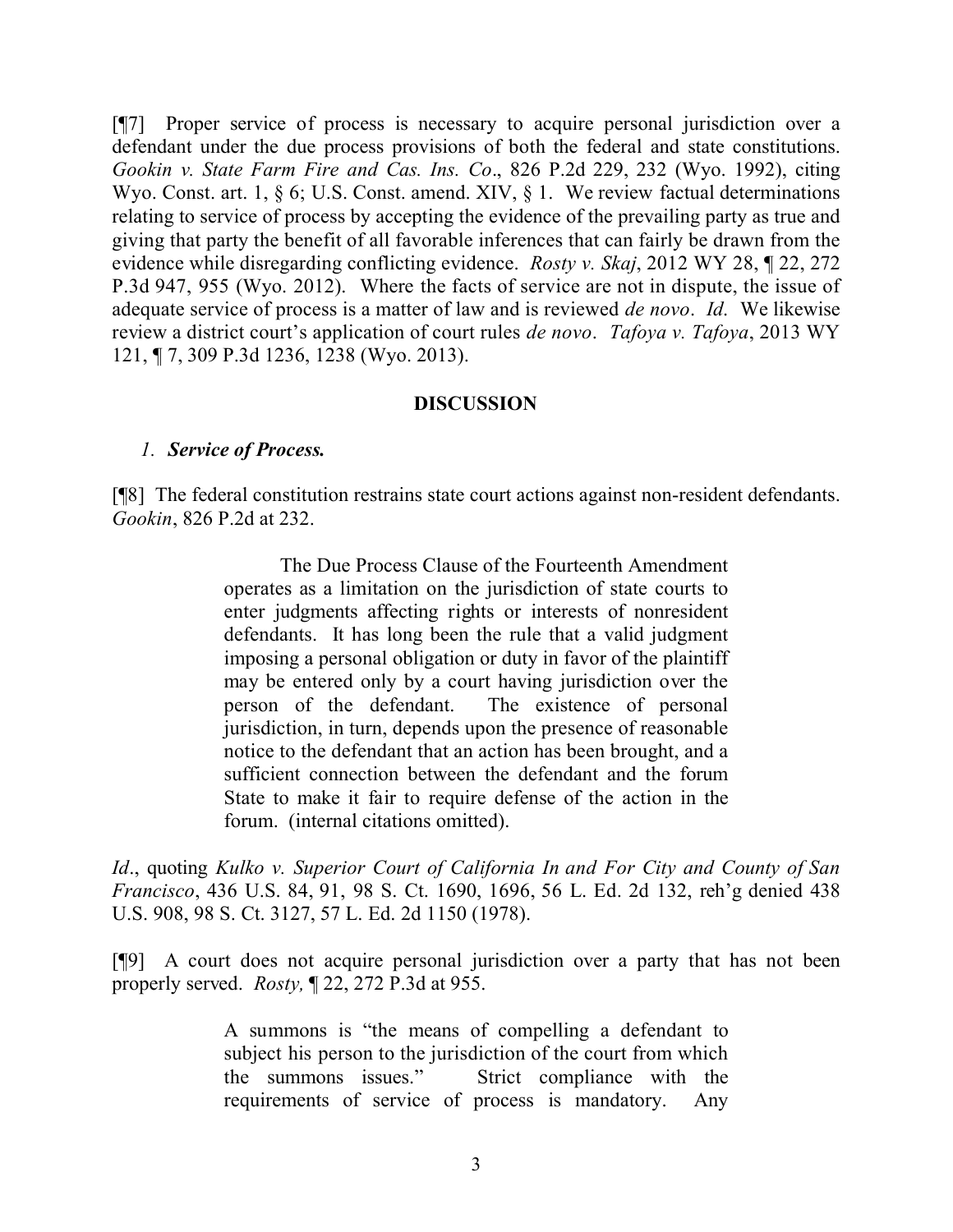omissions of statements that are required under W.R.C.P. 4 are fatal and such omission prevents the trial court from obtaining jurisdiction of the defendant. A judgment entered without proper service of the summons is void and subject to attack directly or collaterally.

*Id*., quoting *Hoke v. Motel 6 Jackson & Accor N. Am., Inc*., 2006 WY 38, ¶ 7, 131 P.3d 369, 374 (Wyo. 2006).

> [T]he burden of proof to establish the validity of the service is on the party on whose behalf the service is accomplished. See 4 Wright and Miller, Federal Practice and Procedure, § 1083, p. 384 (1969), and cases cited therein. Normally, however, the process server's return will provide a prima facie case as to the facts of service, and the burden shifts to the defendant to rebut the proof.

*Rosty*, ¶ 25, 272 P.3d at 956.

[¶10] The following provisions governed service of process on Ms. Gregory, Ms. Gittins and Mr. Gregg:

## **§ 5-1-107. Personal jurisdiction; service of process outside state.**

 (a) A Wyoming court may exercise jurisdiction on any basis not inconsistent with the Wyoming or United States constitution.

 (b) When the exercise of personal jurisdiction is authorized by this section, service may be made outside this state and proved according to the Wyoming Rules of Civil Procedure or any order of the court.

### **Rule 4. Process.**

. . . .

 (l) *Other service; personal service outside the state; service by registered or certified mail*. – In all cases where service by publication can be made under these rules, or where a statute permits service outside this state, the plaintiff may obtain service without publication by either of the following methods:

(1) Personal Service Outside the State. – By delivery to the defendant of copies of the summons and complaint.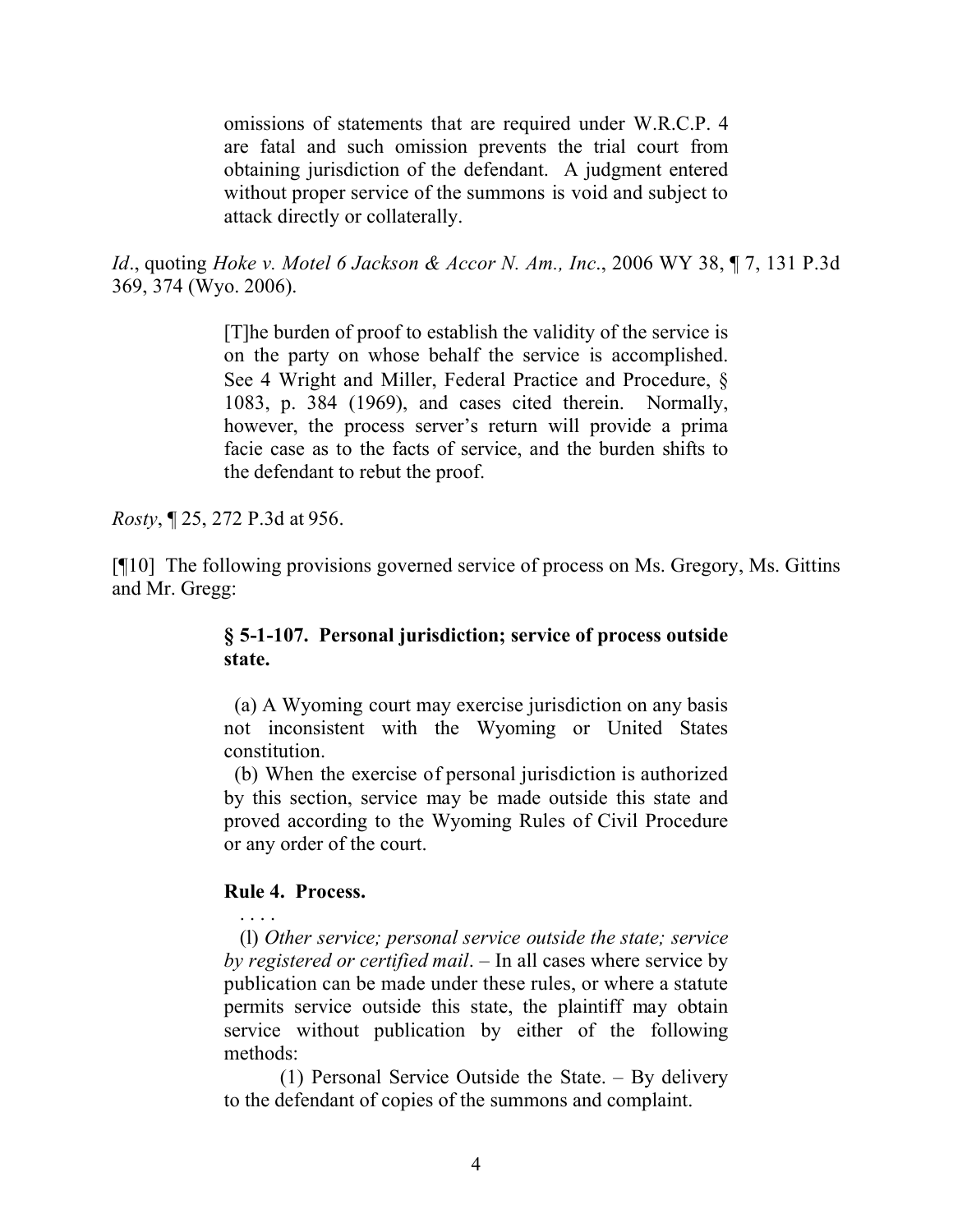(2) Service by Registered or Certified Mail. – Upon the request of any party the clerk shall send by registered or certified mail a copy of the complaint and summons addressed to the party to be served at the address given in the affidavit required under subdivision (f) of this rule. The mail shall be sent marked 'Restricted Delivery', requesting a return receipt signed by the addressee or the addressee's agent who has been specifically authorized in writing by a form acceptable to, and deposited with, the postal authorities. When such return receipt is received signed by the addressee or the addressee's agent the clerk shall file the same and enter a certificate in the cause showing the making of such service.

[¶11] Ms. Lundahl contends first that Mr. Gregg waived any objection based upon improper service of process when he filed his motion to dismiss without asserting the objection. Wyoming law is clear that when a defendant appears voluntarily, without questioning the court's personal jurisdiction, that appearance is the equivalent of proper service of process. *Operation Save America v. City of Jackson*, 2012 WY 51, ¶ 54, 275 P.3d 438, 456 (Wyo. 2012). By not questioning the court's personal jurisdiction when he filed his motion to dismiss, Mr. Gregg waived his objection and submitted himself to the jurisdiction of the court. The district court erred in dismissing the claims against him on the basis of improper service of process. $3$ 

[¶12] Ms. Lundahl next asserts the district court erred in dismissing her claims against Ms. Gregory and Ms. Gittens because they were properly served at their out of state places of residence as provided in  $\S$  5-1-107 (LexisNexis 2013) and W.R.C.P. 4(1)(1). Personal service of process on non-residents at their place of residence is expressly provided for in Rule 4(l)(1). However, in the present case, questions of fact exist as to the validity of the service on Ms. Gregory and Ms. Gittens. As noted, although the affidavits of service bear the stamp of a Utah notary, his name is misspelled on the signature line. We conclude this inconsistency is sufficient to call into question whether the affidavits of service establish a prima case as to the validity of service. On remand, Ms. Lundahl, as the party asserting the validity of the service, will have the burden of proving its validity.

 $\overline{a}$ 

 $3$  The pro se motion to dismiss filed in Mr. Gregg's name is suspicious. In the event it could be determined that Mr. Gregg did not file it, the waiver rule would not apply and the discussion that follows in the text of this opinion would also apply to the affidavit of service concerning Mr. Gregg. That is, Ms. Lundahl would have the burden to prove service of process on Mr. Gregg was valid. We also note that the district court could have dismissed the claims against Mr. Gregg pursuant to W.R.C.P. 41(b)(2) which provides for involuntary dismissal by the court when an action is not prosecuted or brought to trial by due diligence. On remand, dismissal under that rule is still an option.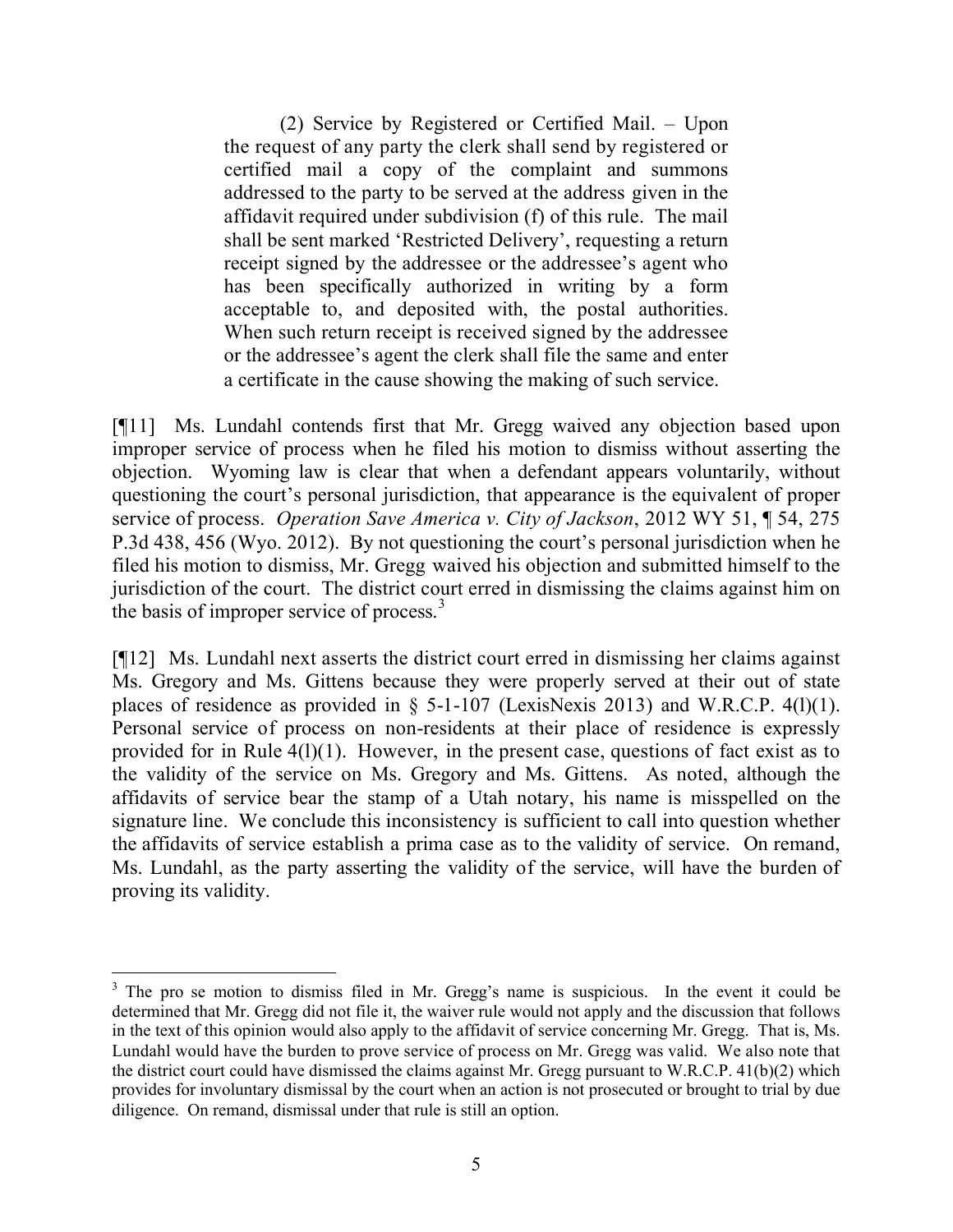[¶13] Ms. Lundahl also contends service on Wells Fargo was proper. Rule 4(d)(4) provides for service of process upon a corporation:

> by delivery of copies to any officer, manager, general agent, or agent for process. If no such officer, manager or agent can be found in the county in which the action is brought such copies may be delivered to any agent or employee found in such county. If such delivery be to a person other than an officer, manager, or general agent or agent for process, the clerk, at least 20 days before default is entered, shall mail copies to the corporation by registered or certified mail and marked "restricted delivery" with return receipt requested, as its last known address.

[¶14] Alternatively, the following statutory provision applies to service on a corporation:

# **§ 17-28-104. Service on business entity.**

(a) A business entity's registered agent, or the natural person having an agency relationship with the registered agent as provided in W.S. 17-28-101(a), shall accept service of process, notice, or demand required or permitted by law that is served on the entity.

(b) If a business entity has no registered agent, or the agent cannot with reasonable diligence be served, the entity may be served by registered or certified mail, return receipt requested, addressed to the entity at its principal office. Service is perfected under this subsection at the earliest of:

(i) The date the entity receives the mail;

 (ii) The date shown on the return receipt, if signed, either manually or in facsimile, on behalf of the entity; or

 . . . . (c) A business entity may be served as provided in this section or as provided in the Wyoming Rules of Civil Procedure.

[¶15] The affidavit of service suggests Wells Fargo was served by facsimile. Service by facsimile is not allowed under either the statute or the rule. Ms. Lundahl later produced a return receipt indicating service was accomplished by certified mail. However, the affidavit of service for Wells Fargo suffers from the same inconsistency as the affidavits for Ms. Gregory and Ms. Gittins—the notary signature does not match the spelling on the notary stamp. The Wells Fargo affidavit also indicates a different service date than the date on the certified mail return receipt. Questions exist concerning whether the affidavit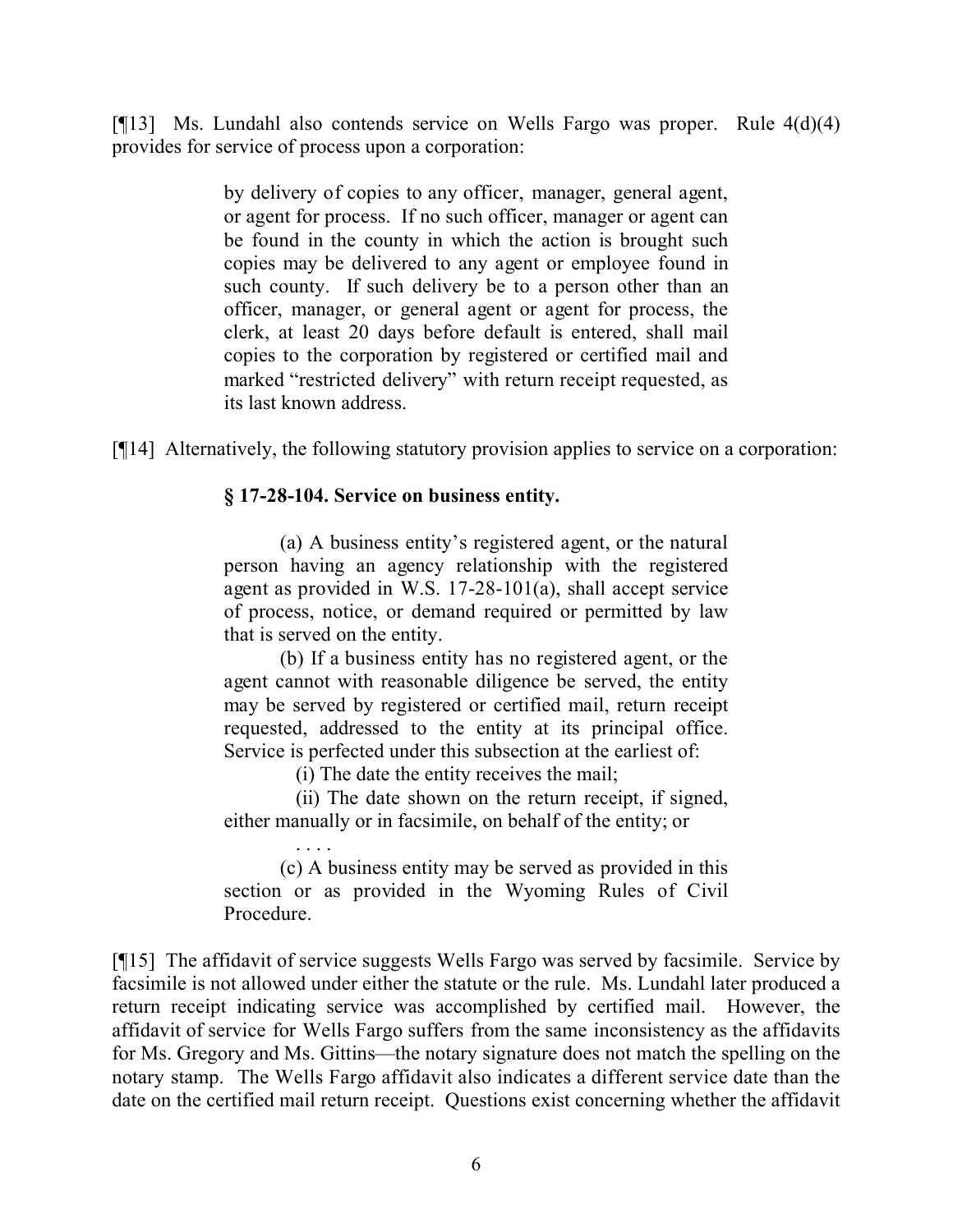of service on Wells Fargo established a prima case of valid service and Ms. Lundahl must prove its validity.

# *2. Entry of Default*

[¶16] Ms. Lundahl contends the district court erred in not entering defaults against Ms. Gregory, Ms. Gittins and Wells Fargo. W.R.C.P. 55(a) provides as follows:

> (a) *Entry*. – When a party against whom a judgment for affirmative relief is sought has failed to plead or otherwise defend as provided by these rules and that fact is made to appear by affidavit or otherwise, the clerk shall enter the party's default.

Pursuant to this provision, the clerk was required to enter a default against Ms. Gregory, Ms. Gittins and Wells Fargo upon presentation of affidavits indicating they had failed to plead or otherwise defend. As we have said, the difficulty in this case is that the affidavits of service raise factual questions about the validity of service. Until Ms. Lundahl has proven service was valid, no default should be entered.

# *3. Motion to Transfer*

[¶17] In her final issue, Ms. Lundahl asserts the district court erred in not granting her motion to transfer the case to a court in another county. She filed the motion pursuant to W.R.C.P. 40.1(b)(2), which provides in pertinent part as follows:

> (2) Disqualification for Cause. – Whenever the grounds for such motion become known, any party may move for a change of district judge on the ground that the presiding judge: . . . (E) is biased or prejudiced against the party or the party's counsel. The motion shall be supported by an affidavit or affidavits of any person or persons, stating sufficient facts to show the existence of such grounds.

This provision requires a motion for disqualification for cause to be supported by affidavit. Nothing in the record indicates Ms. Lundahl's motion was supported by an affidavit. For that reason alone, the district court did not err in declining to grant the motion. Additionally, although Ms. Lundahl asserted in her motion that the Uinta County district judge was prejudiced against her because he refused to enter defaults in this and another case, that assertion is insufficient to show prejudice. Particularly where, as here, legitimate questions exist as to the validity of service of process, the district judge's decision not to enter defaults was justified.